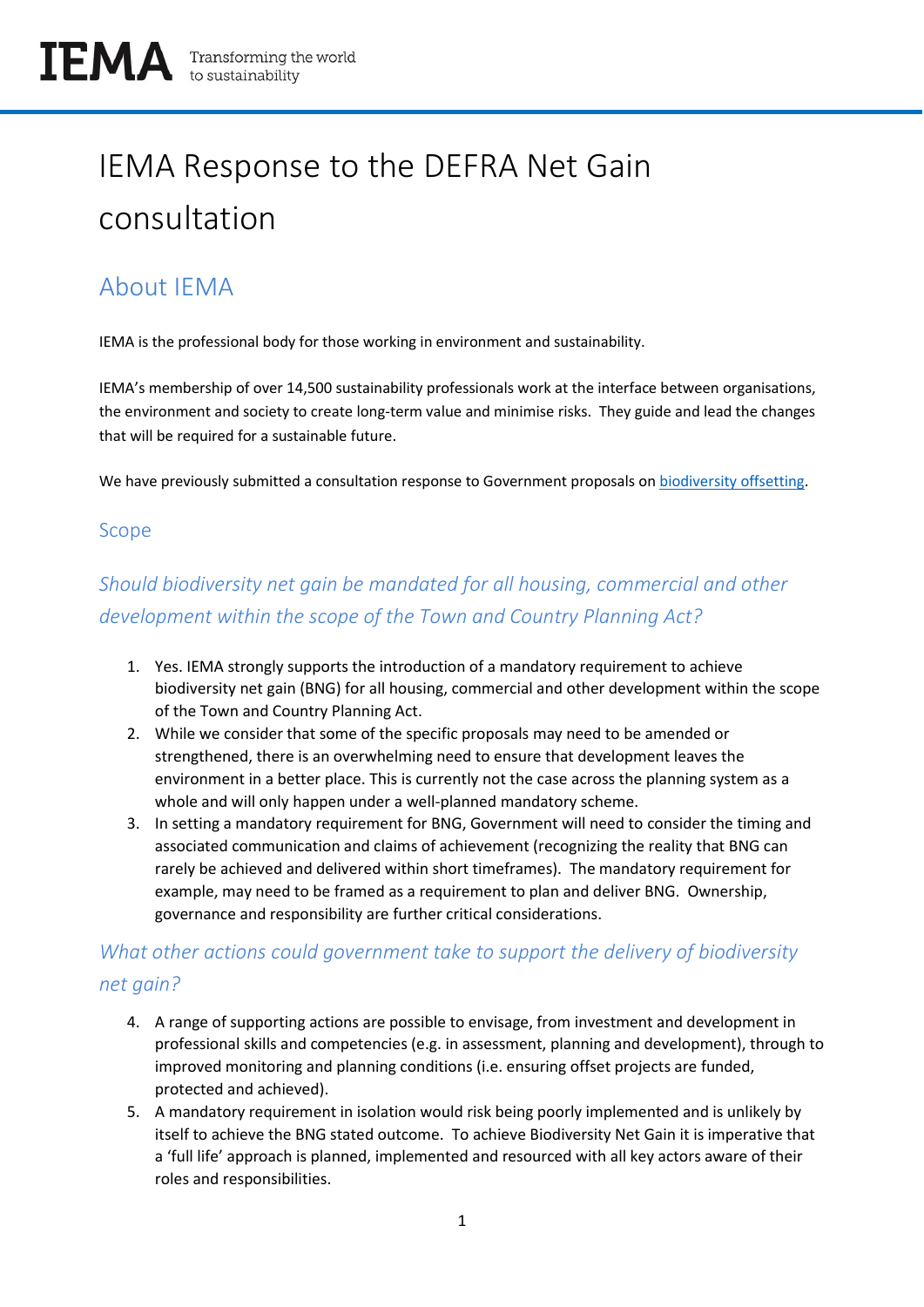## *Should there be exemptions or simplified assessment processes for house extensions, small sites, brownfield sites or other sites?*

- 6. IEMA agrees that permitted development and house extensions should be exempt. However, IEMA has some concerns over the scope of the permitted development regime. While these concerns are outside the scope of this consultation, they broadly relate to development projects that would otherwise benefit from closer scrutiny due to their likely impacts.
- 7. IEMA is not in favour of granting exemptions to smaller sites, brownfield sites or commercial and industrial sites. However, there is a strong argument that the assessment process and net gain approach should be proportionate to the scale of the impact. As such, IEMA would be supportive of smaller sites undertaking a simplified approach, provided that high value biodiversity was not identified during the assessment phase.
- 8. Examples of a simplified approach might include a tool for applying the Defra metric, and the opportunity to propose use of off-site mitigation or payment to a tariff system rather than delivering and guaranteeing small scale on-site biodiversity net gains.
- 9. IEMA is not convinced that the brownfield land register is a suitable proxy for biodiversity value, and should not therefore be used as a criteria for an exemption or simplified approach. Indeed, derelict land is a BAP habitat class and therefore may contain important biodiversity that will need to be appropriately assessed, protected and managed.

## *Do you agree that the Defra metric should allow for adjustments to reflect important local features such as local sites? Should the Defra metric consider local designations in a different way?*

10. Yes. IEMA agrees that the Defra metric should allow for adjustment to reflect important local features such as local sites. The rationale for any such adjustments would need to be clearly set out and justified by Natural England (within the metric) and with supporting information from the relevant local authority.

## *Should local authorities be required to adopt a robust district level licensing approach for great crested newts, where relevant, by 2020?*

*For what species is it plausible to use district level or strategic approaches to improve conservation outcomes and streamline planning processes? Please provide evidence.*

11. IEMA does not have sufficient evidence to determine whether a robust district level licencing approach for great crested newts should be mandatory. However, IEMA strongly cautions against any assumptions that district level licencing approaches for great crested newts will be an effective conservation approach for other protected species.

*Are there wider elements of environmental net gain that could be better incentivised? If so, please specify which, and any benefits that such incentives could provide.*

12. IEMA considers that the concept of BNG could and should be extended to a much wider range of environment attributes. Specifically, IEMA considers that a "natural capital net gain" approach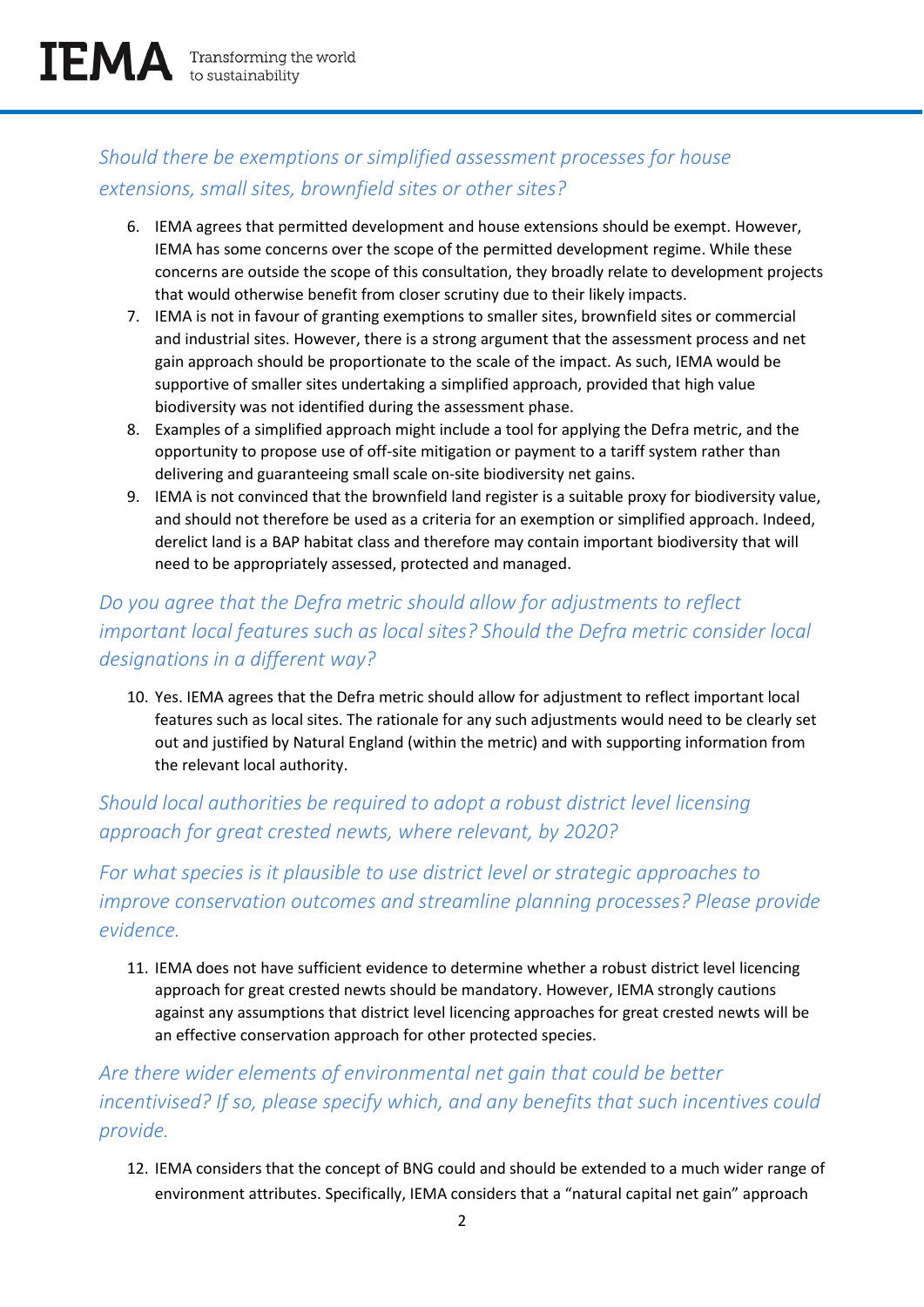should be developed and implemented. This could ensure that development does not harm, and can contribute to, our stocks of natural capital that society and the economy depends upon, and that are often lost during the development process.

- 13. IEMA sees merit in developing the Defra metric further to incorporate natural capital and ecosystem services considerations and would like to participate in any further policy development on the metric, or in the area of Environmental net Gain more generally. It will be important to ensure that the approach is consistent with wider environmental policy and legislation necessary to deliver the objectives of the 25 Year Plan.
- 14. IEMA supports the objective that well planned, innovative market approaches be carefully and synergistically developed to maximise beneficial (net-gain) outcomes. At the same time unintended consequences should be guarded against. One example where policy complementarity can be further planned is in relation to utilising Biodiversity Net-Gain funding alongside carbon funding for the Woodland Carbon Code. There is a strong case for ensuring that both approaches can be utilised for project sites and good quality habitat creation (maximising additionality and without conflicts or duplication).
- 15. Finally, BNG and Environmental Net Gain sit within a much wider framework of environmental governance that will need to be implemented as part of the proposed Environment Bill. This legislation should encompass the full range of environmental effects and will need to be joined up at a local level to allow for integrated spatial planning and delivery.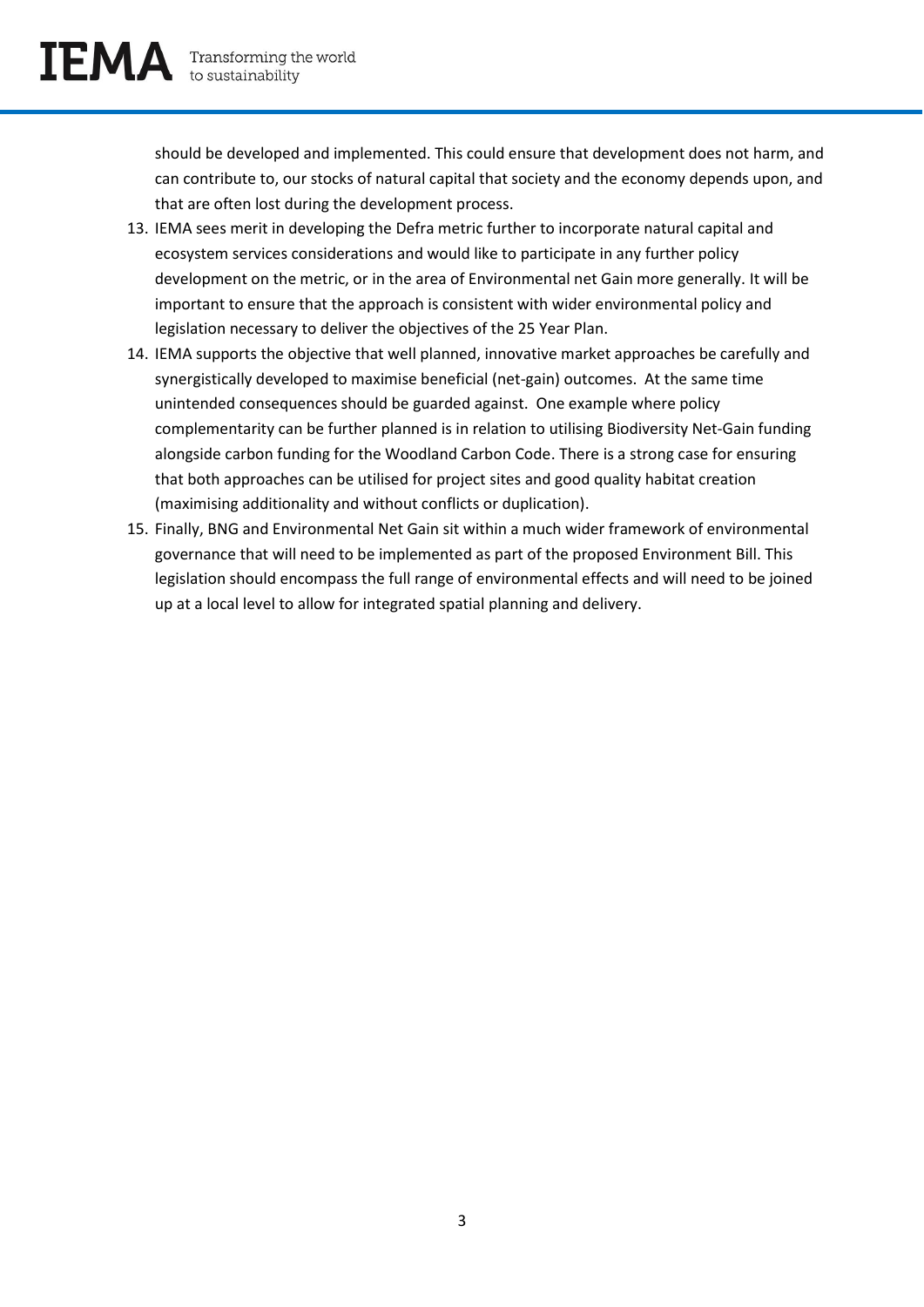## Measuring biodiversity and achieving net gain

*Is the Defra biodiversity metric an appropriate practical tool for measuring changes to biodiversity as a result of development?*

### *What improvements, if any, could we most usefully make to the Defra metric?*

- 16. The most recent version of the Defra metric is a substantial improvement on the original version. IEMA considers that it is suitable as a minimum benchmark that can be applied across the country in a mandatory scheme. This is important for a consistent and transparent approach to achieving biodiversity net gain. Local Authorities may also wish to apply their own (supplementary) metrics as an additional check and balance. As long as the core metric is used and is ensuring a baseline consistency, this should not be prohibited.
- 17. However, IEMA does not consider that the Defra metric, or indeed any metric, can operate as the sole determinant of the achievement of biodiversity net gain. Rather, it is a necessary minimum measure that must be interpreted alongside expert advice and within the IEMA, CIRIA, CIEEM principles-based approach<sup>1</sup> – ensuring that the proposed package of biodiversity gains does indeed leave biodiversity in a better state than before the development occurs.
- 18. This combination of use of the Defra metric combined with expert judgement is vital if the Principle of "like for like or better" is to be achieved. It is also of paramount importance the more the idea of using a metric as a proxy for biodiversity is stretched. If this assessment and approach is not transparent and genuinely beneficial for biodiversity it could undermine the entire concept of biodiversity net gain and cast doubts on the creditability of the mandatory scheme.
- 19. IEMA considers that the metric can and should continue to be improved over time. This will be driven by experience and lessons learned to ensure that biodiversity gains are genuine and appropriate. However, it will also be driven by the Government's commitment to deliver Environmental Net Gain.

#### *Is a mandatory 10% increase in biodiversity units the right level of net gain?*

- 20. IEMA members hold a range of view on the most appropriate level of gain to be required. The following indicative results are based on a snapshot survey of 300 IEMA members interested in BNG:
	- 14% felt that less than 10% gain was appropriate
	- 37% felt that 10% was appropriate
	- 29% felt that 20% was appropriate
	- 20% felt that more than 20% was appropriate

 $\overline{\phantom{a}}$ <sup>1</sup> IEMA, CIRIA and CIEEM (UK) Principles for BNG – 2016 - [https://www.iema.net/policy/natural](https://www.iema.net/policy/natural-environment/principles-and-guidance)[environment/principles-and-guidance](https://www.iema.net/policy/natural-environment/principles-and-guidance)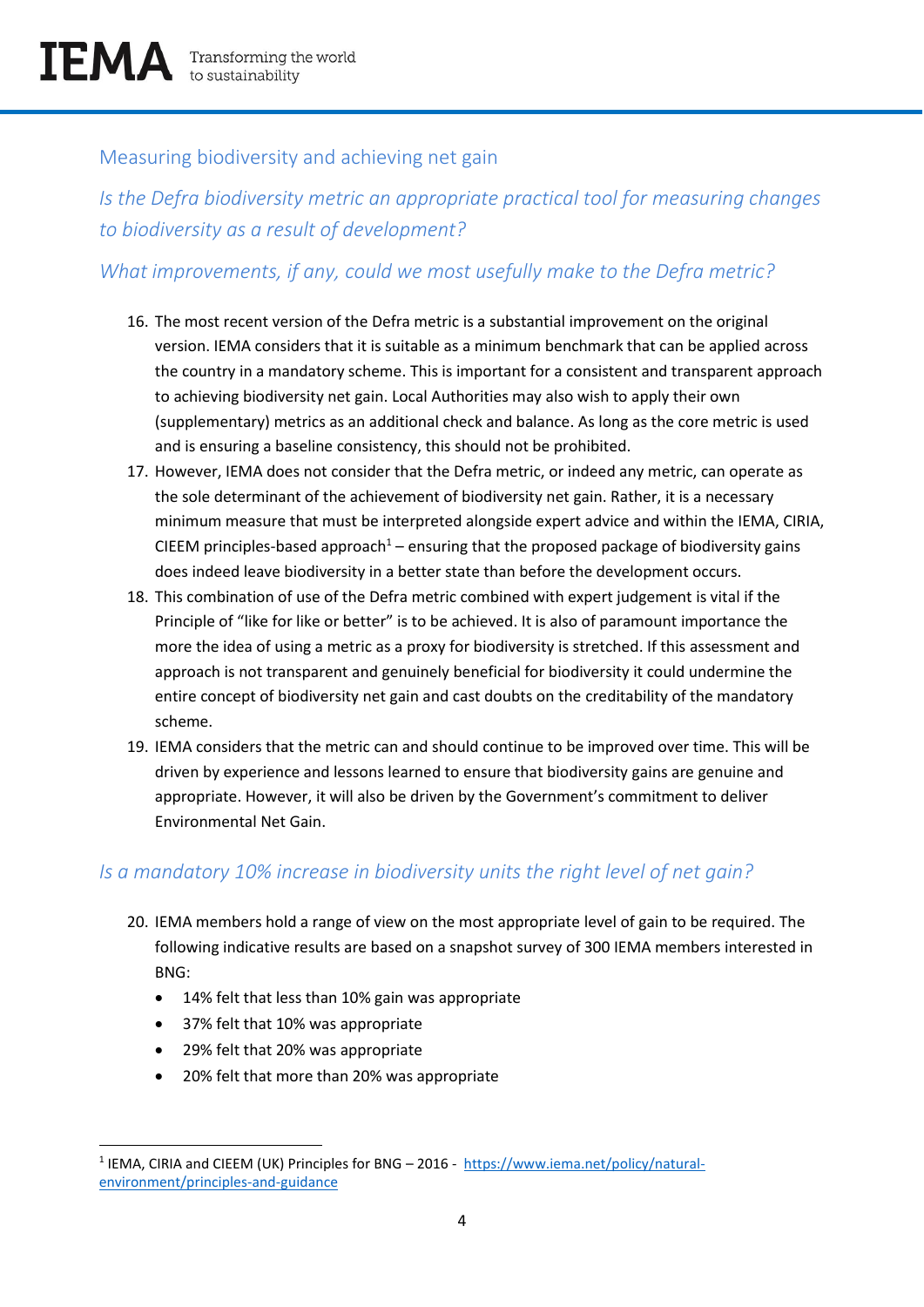

- 21. Taking this into account, along with our experience and expertise in working on issues associated with biodiversity offsetting and biodiversity net gain, IEMA considers that 10% is on the low side and a higher figure of 15-20% is recommended.
- 22. It is likely that the reasons for many members to seek a higher amount of gain will be to ensure that the buffer is sufficient for predicted gains in biodiversity to be delivered on the ground. While this may be able to be achieved through the metric, and through supporting mechanisms such as appropriate ecological assessment, monitoring and audit, it is nevertheless a valid concern. A further factor raised by professionals is to address the trend and time lag between biodiversity loss and the related biodiversity gain (i.e. a dynamic baseline approach may warrant further consideration and compensation)
- 23. A higher figure would also reflect the parlous state of biodiversity in England the huge challenge of restoring it to a better state. Should a tariff system be introduced with the scheme, a higher figure may be more achievable for all developments.

## *In clearly defined circumstances, should developers be allowed to pay through the tariff mechanism without fully exhausting on-site and local compensation opportunities?*

- 24. Following the mitigation hierarchy is a key principle of BNG. It is also a core principle of good planning. IEMA is therefore opposed to proposals to allow for the mitigation hierarchy to be bypassed. This is particularly the case for avoiding and minimising adverse effects.
- 25. However, there may be some flexibility to combine the latter stages of the mitigation hierarchy where on-site restoration would normally be a separate rung in the hierarchy. One example may be in areas that are densely populated and with exorbitant local land values. IEMA would wish to be consulted on the nature of the suggested 'clearly defined circumstances'.

## *Would this [Defra's proposed approach to spatial preferences of offset sites] be an appropriate approach to directing the location of new habitats?*

- 26. IEMA considers that the approach set out in the consultation paper is appropriate. We support the preference for delivering gains locally and we strongly support the proposed approach of the development of local plans or strategies to deliver biodiversity gains. Without these two key components in place there will be little chance of achieving landscape-scale biodiversity outcomes in keeping with the Lawton Principles of connectivity and scale. We recognise the need for strategic landscape scale approaches, which in some cases may counter against local delivery.
- 27. Taking this one step further, IEMA considers that there is significant benefit in combining a number of different local or regional plans into a single plan. For example, Defra's 2015 Smarter Environmental Legislation project identifies at least 35 different environmental spatial plans or instruments. IEMA will be making more detailed policy proposals in this area in our submissions on the proposed Environment Bill.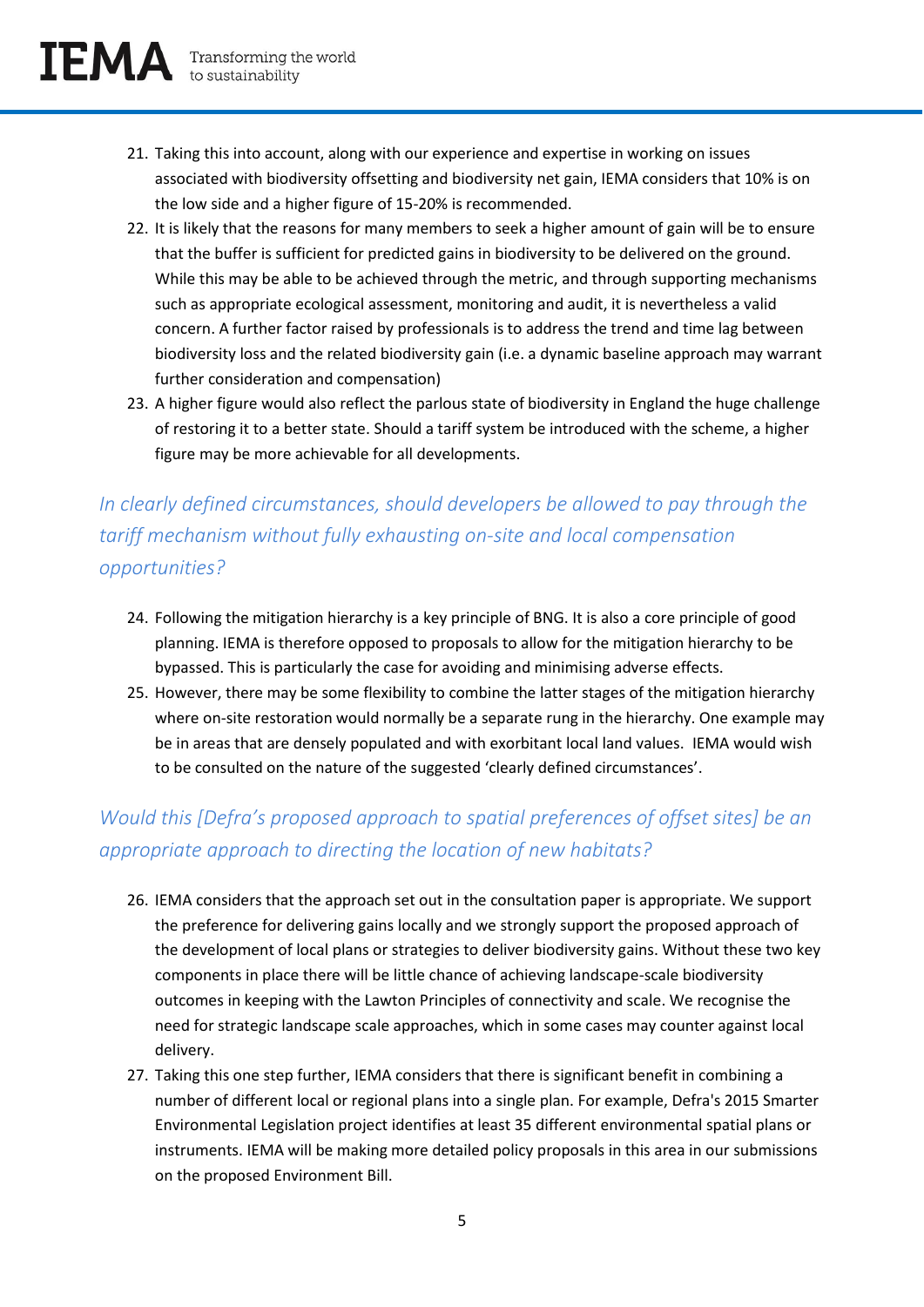*How could biodiversity assessments be made more robust without adding to burdens for developers or planning authorities?* 

#### *Should a baseline map of broad habitats be developed?*

- *Should this be applied, as a minimum baseline, to: a. net gain calculations for all development? b. net gain calculations in cases of suspected intentional habitat degradation?*

*What other measures might reduce the risk of incentivising intentional habitat degradation?*

## *How can the risks of penalising landowners making legitimate land use change decisions before deciding to sell their land for development be mitigated?*

- 28. IEMA is concerned that the introduction of a mandatory BNG scheme could lead to perverse incentives to purposefully degrade land. However, it is difficult to predict the likely scale and damage that this may result in. It is therefore essential that resources are frontloaded to ensure that good baseline data is available across the country that can be used as part of any assessment of BNG. Some (not all) Local Authorities will have contributory data such as landcover maps, phase 1 habitat surveys, etc.
- 29. IEMA considers that, with suitable guidance, area-based baselines across the Country (developed against consistent criteria) should form part of any assessment of baseline for calculating BNG. The exact approach will need consideration, (e.g. they could be County level plans, based upon further development of Natural Character Areas or a new approach).
- 30. A potential approach to baselining and degradation avoidance, may be a regime where developers promptly complete a basic survey for development land purchased and Local Authorities similarly identify, and survey land allocated for biodiversity offsetting. This is a complex field however and further discussion is warranted with Local Authorities and responsible developers.
- 31. The use of area-based baselines will have numerous additional benefits and could be combined with other data to reveal whether or not genuine net gains in biodiversity have occurred over time and may help with the assessment of natural capital as well.
- 32. Some IEMA members considered that a more detailed baseline survey could be mandatory at the point of any land changing hands. This would provide additional data points and would reduce the likelihood of a developer intentionally degrading land.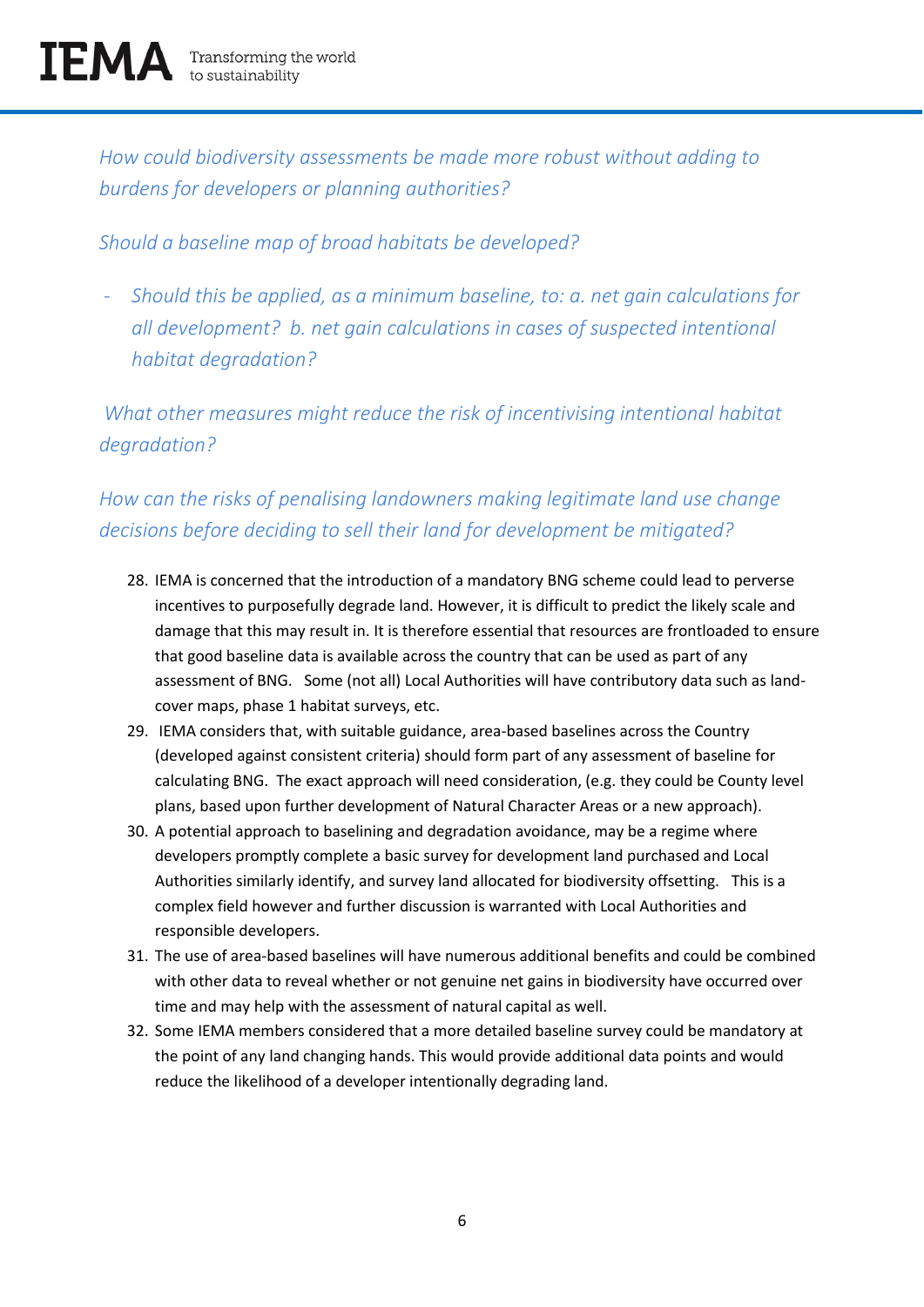$\overline{\phantom{a}}$ 

#### Delivering biodiversity outcomes

*The provision of compensatory habitats would need to be guided by habitat opportunity maps. At what scale should these maps be developed? a. Locally (e.g. local authority or National Character Area) b. Nationally (i.e. England) as a national framework to be refined, updated and amended locally*

*What other measures should be considered to identify biodiversity and natural capital priorities?*

33. IEMA supports the concept of habitat opportunity maps. These will be necessary to achieve the Lawton Principles and could be developed using complementary data necessary to establish area-based baselines. National coverage should be sought, but priority areas may be identified for early attention. The local boundary would make sense to be on the basis of national character areas. This would ensure relevance to locally strategic context and also would encourage Local Authorities to collaborate in their respective approaches towards shared 'natural areas'. An alternative approach would be to use Local Authority (LA) boundaries but to request / require neighbouring LA's to collaborate with data and approaches concerning such 'shared areas'.

*Would mandating net gain through the planning system be enough to stimulate the growth of a market for biodiversity units?*

## *What further measures would help to ensure that the market provides: a. Sufficient biodiversity units for development? b. Cost-effective biodiversity units?*

- 34. IEMA strongly supports the development and introduction of an accreditation scheme, as suggested by Defra, as a way of ensuring that BNG is delivered effectively. There would be some benefit in considering whether or not brokers should also be registered and accredited.
- 35. IEMA is concerned that there will be early (and perhaps continued) pressure on the system to deliver biodiversity units so that development may proceed. This will also put pressure on the fundamental principle of "like for like or better". We are concerned that it may lead to a market for easy to deliver biodiversity units that may not reflect genuine gains in biodiversity and may lead to losses in important habitat types that cannot easily be justified as being outweighed by gains in other habitat types. This could threaten the credibility of the scheme and would not deliver on the stated outcomes of the policy<sup>2</sup>.

 $<sup>2</sup>$  Refer also to paragraph 14 and the important issue of 'joined up' policy approach. Synergy with the Woodland</sup> Carbon Code, could provide potential for credible projects, delivering on additionality and supporting the growth of market supply.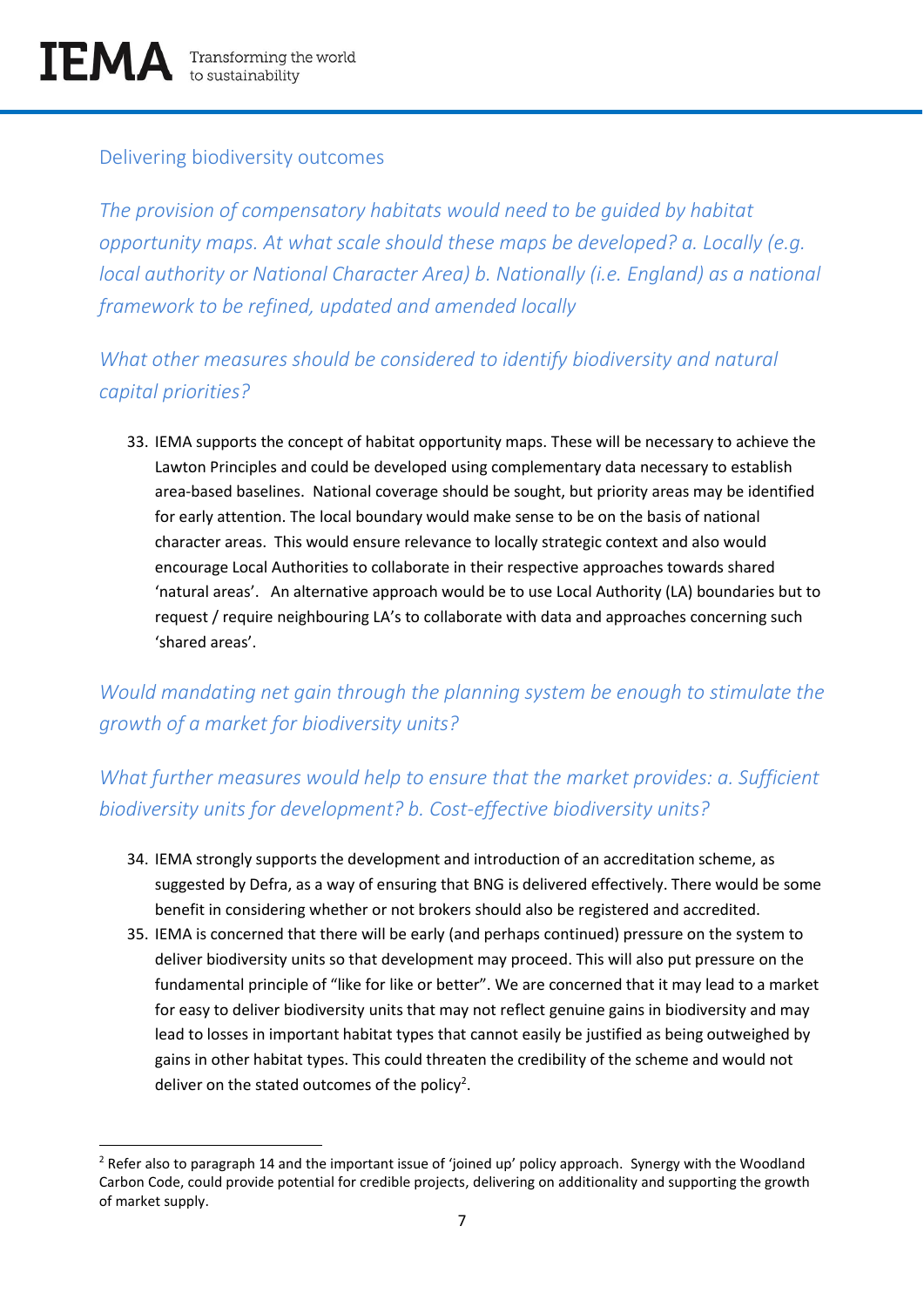36. IEMA considers that it is vital to ensure that sufficient support is given to providers of biodiversity gains (including setting the tariff high enough) and that local priorities and a local plan or strategy be developed and communicated, to ensure that appropriate habitat can be created or enhanced in the local area.

*Should there be a minimum duration for the maintenance of created or enhanced habitats?*

*If so, what should the minimum duration be? a. Less than 25 years b. 25 to 30 years c. Longer than 25-30 years d. Permanent*

*Would conservation covenants be useful for securing long term benefits from biodiversity net gain or reducing process and legal costs?*

*What safeguards might be needed in the implementation of conservation covenants?*

- 37. We support the principle that gains should be permanent, or for as long as the lifetime of the impact. However, the extent to which this needs to be actively managed and how this might practically occur is a more complex question. IEMA considers that 25 years (a generation) is the minimum period that should be set for a legal obligation concerning delivery of BNG.
- 38. IEMA also supports the use of "conservation covenants" as these have shown to be effective in countries such as New Zealand, protecting habitat and placing a requirement on at least some level of management in perpetuity. Time-bound covenants could also be considered.
- 39. We support the use of a trust or endowment approach as it would be imprudent to rely on the developer to remain in business and able to pay for the necessary management of the offset site without a form of insurance or secured funding for the duration of the offset. A further consideration would be to utilise established, credible conservation partners to create and conserve habitats in perpetuity (for example RSPB, The Wildlife Trusts and the Woodland Trust).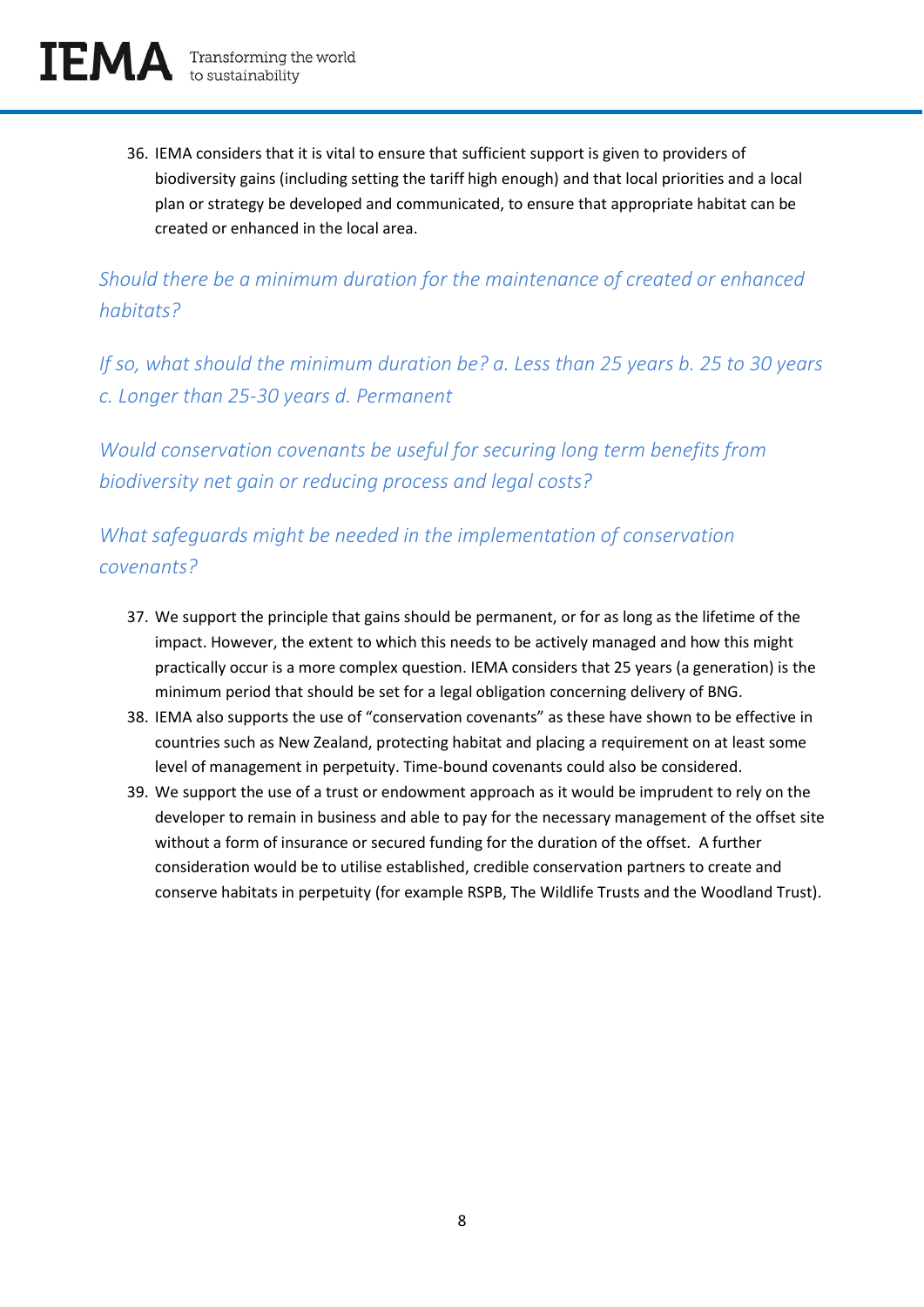## Calculating and collecting the tariff

*Does this proposed range for tariff costs fit with the principles set out in this section?*

*Would this proposed range for tariff costs provide opportunities for cost-effective habitat banks and compensation providers to compete?*

*Do you agree with the proposed principles for setting the tariff rate, as set out in this section? Please suggest any other factors that should be taken in to account.?* 

- 40. IEMA has concerns over the inclusion of a tariff system as part of a mandatory BNG scheme. We note that the primary reason for its inclusion appears to be a desire that that BNG is "simple" and that it does not slow down development. However, it could be structured to work against the fundamental principles of BNG (such as the Mitigation Hierarchy and Like for Like or Better). It therefore carries some risks. If a Tariff scheme is progressed it will require careful planning to ensure that the IEMA/CIRIA/CIEEM 2016 good practice principles for BNG are not bypassed.
- 41. IEMA considers that the following approach should be adopted if a tariff scheme is considered necessary:
	- a. It should be reviewed after 3-5 years to assess its effectiveness in delivering like for like or better BNG and to understand any unintended consequences of such a market-based approach
	- b. It should be implemented as a stop-gap measure until such time as local and regional BNG markets have established themselves and can remove the need for a tariff
	- c. The tariff should be set higher than is currently proposed. While it is a judgement call, a higher tariff would be more precautionary and would reflect anecdotal evidence that IEMA has gathered that it may be on the low side. This would also help to speed up the establishment of local and regional offset providers
	- d. The relationship between biodiversity lost and biodiversity gained must be transparent to stakeholders, allow for some level of consultation, and be able to be interrogated to be able to demonstrate BNG at a project level. It must be possible to compare habitat types that have been lost and gained to ensure that like for like or better has been achieved at a project level
	- e. Use of the tariff should trigger an increased scrutiny of the project in terms of whether or not the mitigation hierarchy has been demonstrably followed, noting that there may be a lower bar for smaller developments (see above).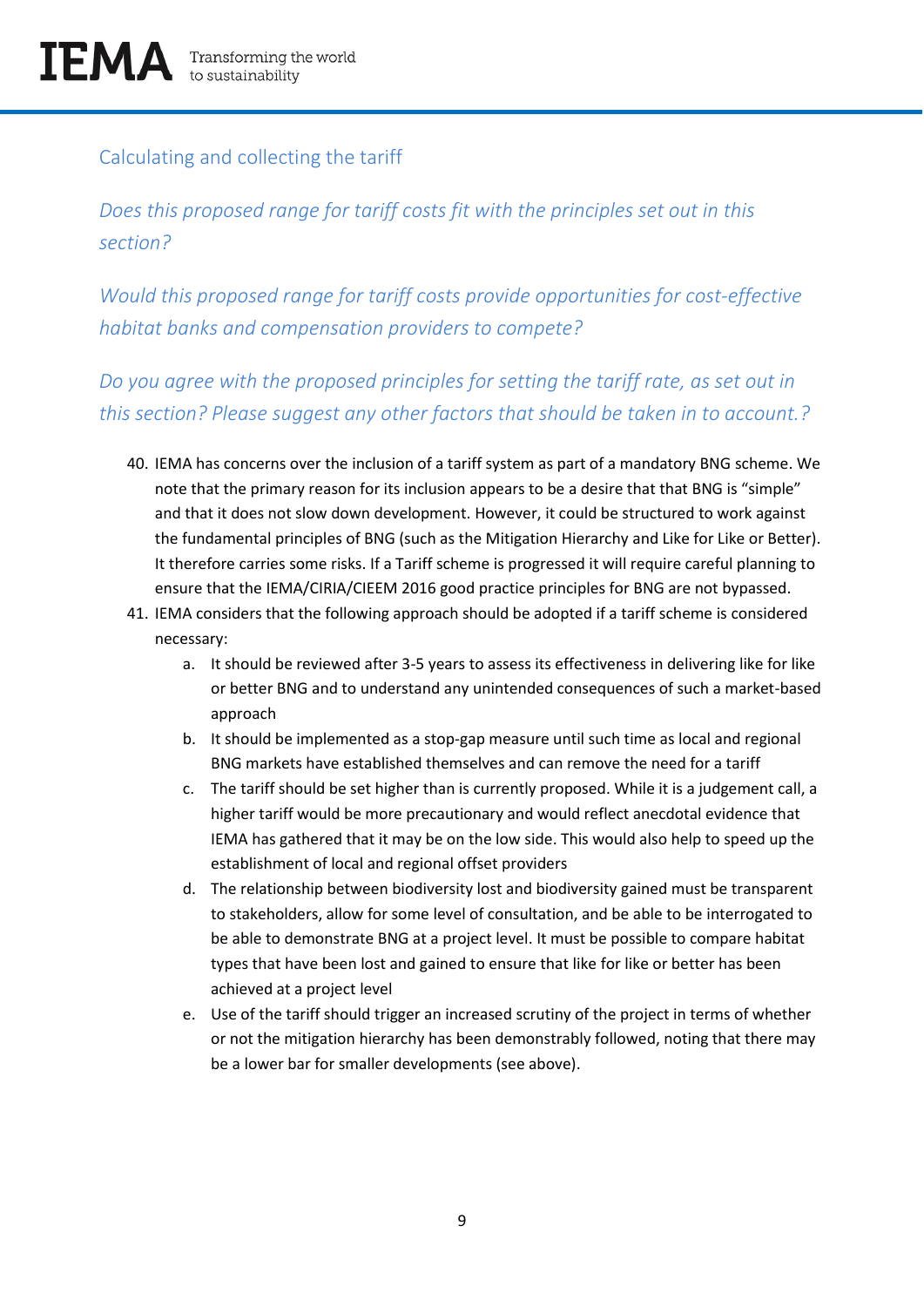*How should the tariff revenue be collected? a. Locally (e.g. through a local authority) b. Nationally (e.g. through Natural England or another national body) c. Other, please specify*

*How should the tariff revenue be spent? a. Locally (e.g. through a local authority) b. Nationally (e.g. through Natural England or another national body) c. Through a blended model, allowing spending at both levels d. Other, please specify*

*If tariff revenue was collected and spent nationally, should spending prioritise areas which have contributed the most through biodiversity net gain tariff payments?*

42. IEMA supports the blended model proposed by Defra, whereby money is spent according to national nature strategies, but on projects that are as close to the development site as is possible in the circumstances.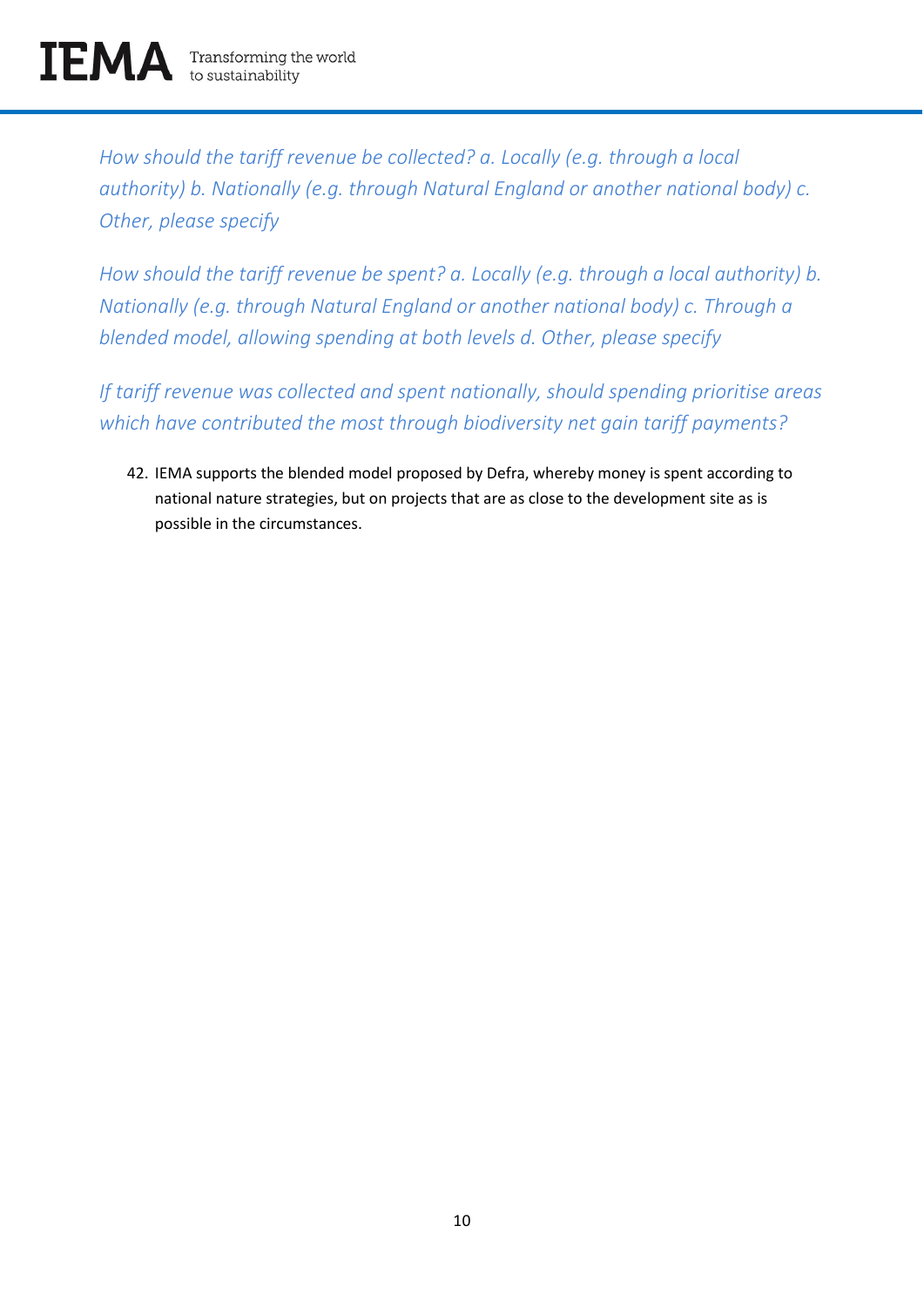#### Delivering Net Gain within the planning system

## *What further measures will help to prevent burdens on local authorities increasing?*

*How could the proposals be refined to manage any negative impacts on the scale and delivery of other developer contributions (e.g. through Section 106 or Community Infrastructure Levy payments)?*

*Would you, as a planning authority stakeholder, prefer any net gain tariff revenue to be paid through: a. local authority administration? b. a nationally managed funding scheme (which could then reinvest in local habitat schemes best aligned with national strategic environmental priorities)?*

- 43. There are significant concerns about whether local authorities have the skills, knowledge, resources and capacity to support and deliver mandatory biodiversity net gain. IEMA is not convinced that the scheme can operate robustly without significant additional support, guidance and access to professional ecological and environmental advice. Central Government should not expect to pass on the entre burden of delivering mandatory BNG to local authorities and developers.
- 44. IEMA supports a notice period of at least a year before the scheme commences. During this time, it will be important that training, support and any possible additional funding mechanisms are put in place for local authorities and other key actors (potentially Natural England and Professional bodies such as CIEEM and IEMA). Other important BNG building blocks should also be progressed in this period (e.g. Area-based surveys and plans).
- 45. Globally, the biggest failing of biodiversity offsetting schemes, and indeed biodiversity commitments associated with development, has been a lack of capacity and resources in consenting bodies, particularly for monitoring and enforcement, but also more generally.

#### *How could the proposed net gain process be improved for developers?*

*What other steps, considerations or processes in environmental planning could be integrated within a net gain approach?*

*Would any particular types of development (e.g. commercial, industrial, public sector, local infrastructure) be disproportionately affected by a mandatory biodiversity net gain requirement?*

*Do you agree that the proposal for staggered transitional arrangements would help to ensure smooth implementation of biodiversity net gain policy?*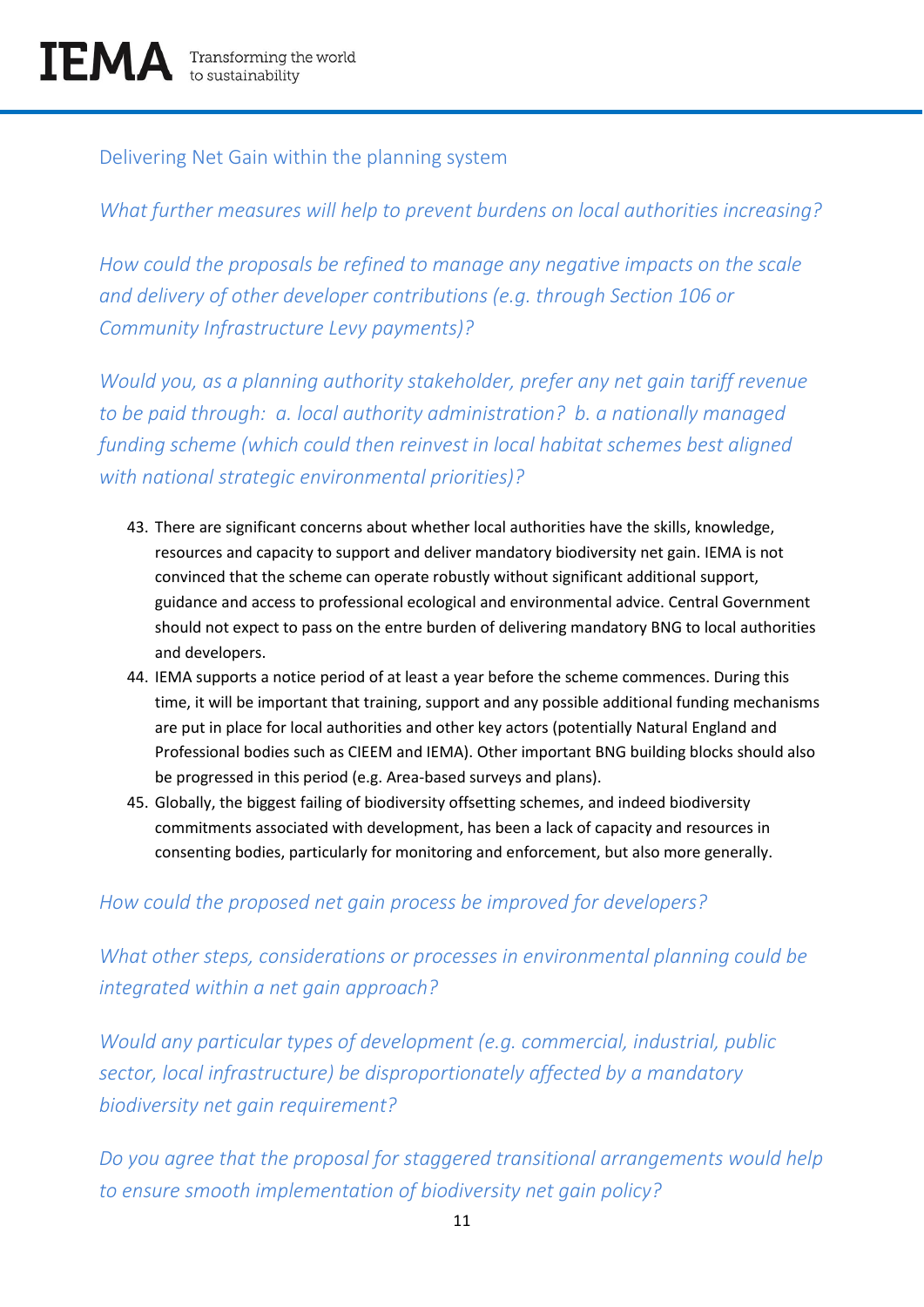*Would the existing dispute resolution process provide the best way to overcome any disagreement over whether net gain is achieved?*

*Would an additional arbitration or approval process be necessary? If so, please specify why?*

46. IEMA agrees that most disputes could be resolve during pre-application discussions or during the determination of planning applications. The existing right of appeal in the planning system would also be available. However, there is merit in developers, planning authorities and indeed stakeholders being able to call upon independent advice regarding net gain calculations, whether or not this be an additional arbitration process or to feed in to existing processes.